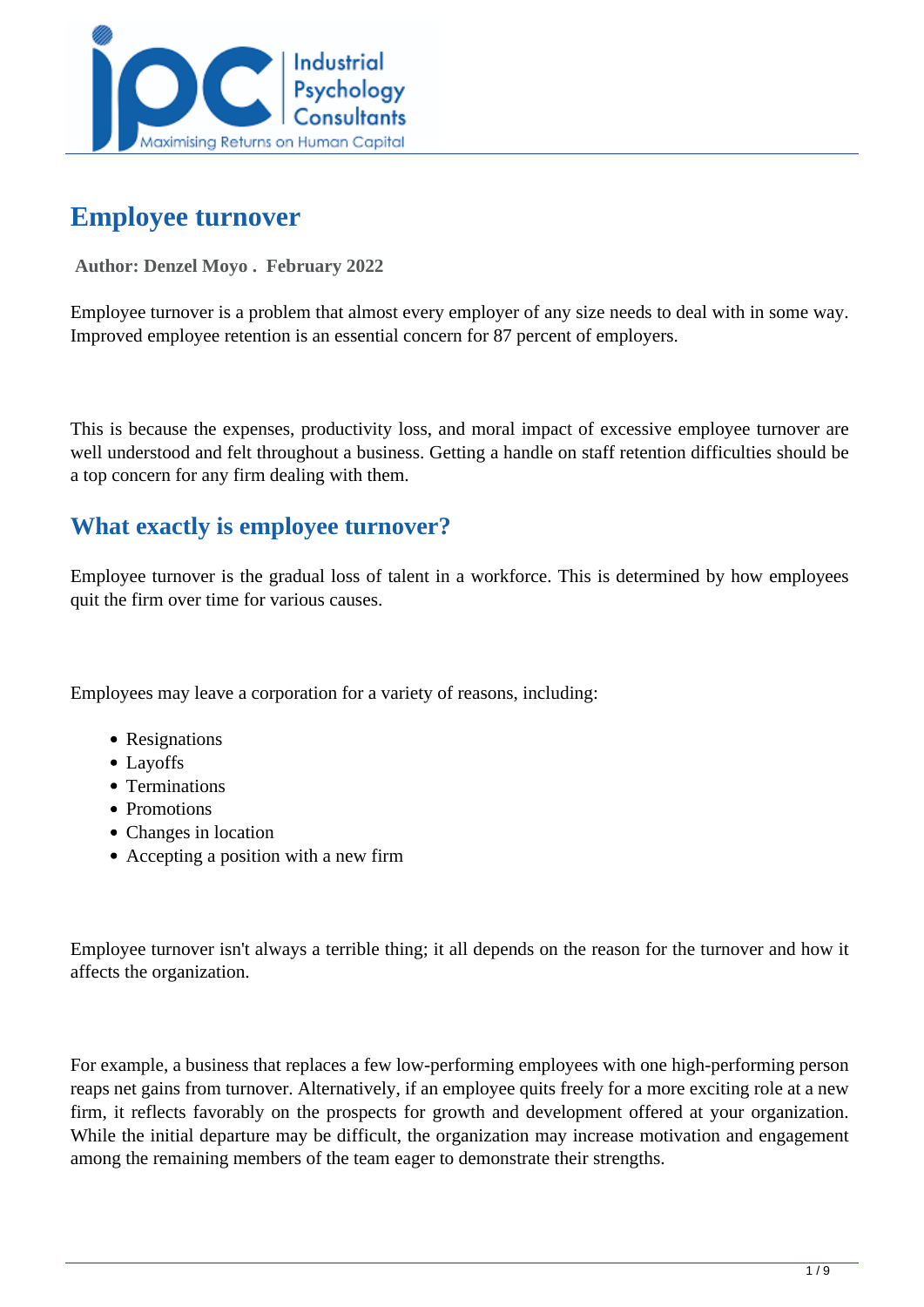

Employee turnover might have a variety of reasons and consequences for a business. Understanding the sorts of employee turnover you're experiencing, and the reasons that contribute to it is critical for effectively managing your retention efforts.

# **What are the many kinds of employee turnover?**

According to [Human Capital Hub](../articles/High-Staff-Turnover-What-Are-The-Causes), there are two types of employee turnover: voluntary and involuntary.

The following are some examples of voluntary turnover:

- Getting a new job
- Internal exchange
- a long sabbatical
- Retirement
- Personal considerations
- Return to the classroom
- Dissatisfaction with one's job
- Relocation

Voluntary turnover is typically more costly for a company since it frequently results in losing a high performer. This is especially true when the person changes jobs or is promoted internally.

Voluntary turnover frequently leaves a knowledge and skill gap in your organization that an internal or external applicant must fill. As we'll see later in this piece, filling these roles, especially more senior or technical positions, can be costly and time-consuming.

#### **Here are some examples of involuntary turnover:**

- Layoffs
- cutbacks in the workforce
- **•** Terminations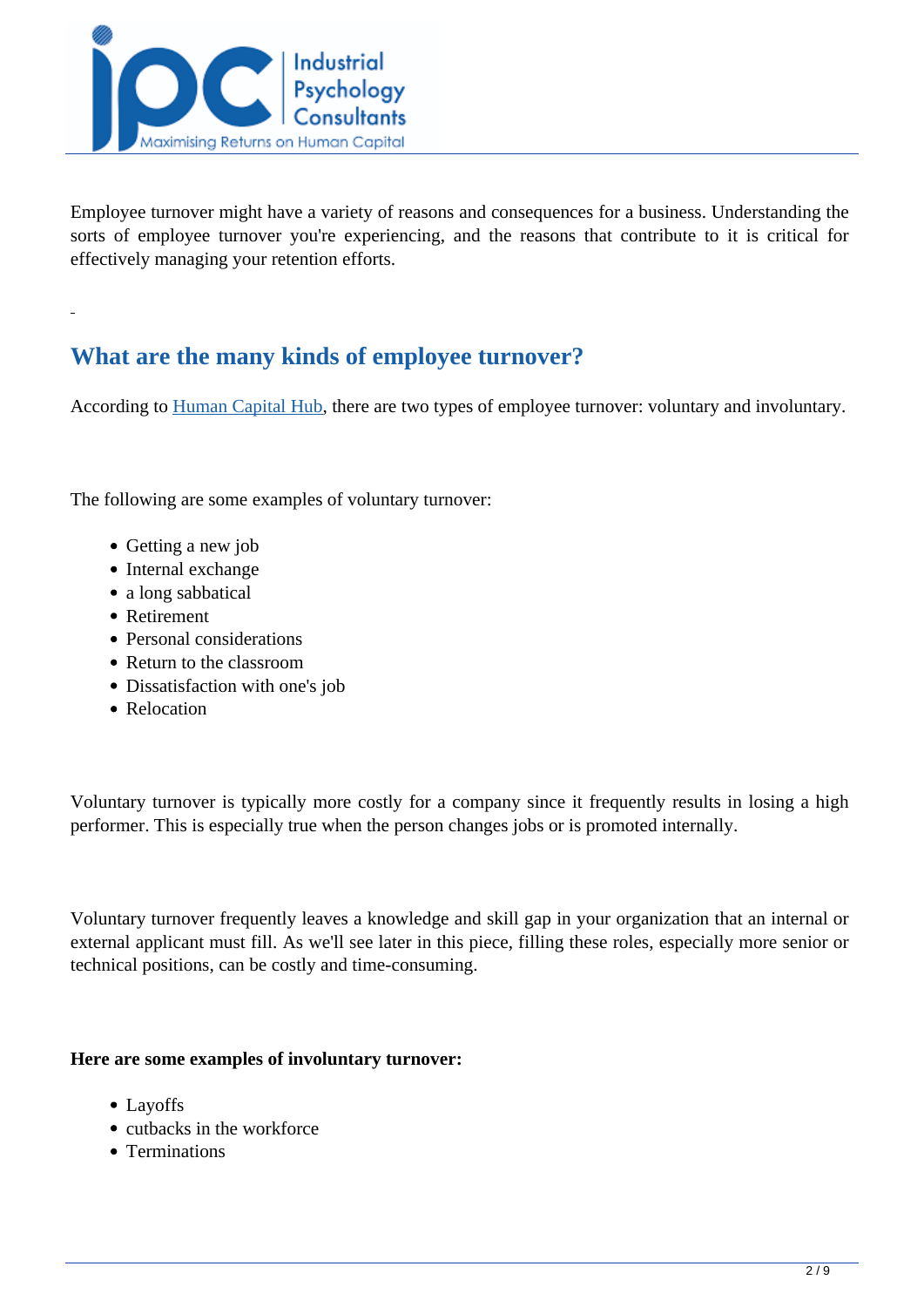

Depending on the conditions, involuntary turnover can be beneficial or detrimental to the business. Terminating a poor performer or insubordinate who violates corporate policies might have a good longterm influence on the firm. On the other hand, layoffs are frequently indicative of bad management or financial troubles.

It is critical to consider the sources of employee turnover. Understanding why employees depart and at what rate will assist you in identifying potential difficulties and causes before they become a major problem for your firm.

One way to do this is to calculate your employee turnover rate quarterly or yearly.

### **How to Estimate Employee Turnover rate**

Regularly calculating your staff turnover rate will help you predict and adapt to the job losses you might expect in the following year.

The turnover rate is defined as the percentage of employees who leave the organization during a specified period. Typically, you would compute your turnover rate once a year as part of an evaluation of the preceding fiscal year's performance to guide future planning.

The formula for estimating the turnover rate is straightforward:

#### **The turnover rate is calculated as the number of employee departures divided by the average number of employees multiplied by 100.**

You'll need two figures to complete this calculation:

- 1. The average number of employees you had in the previous year. In an Excel spreadsheet, break down your employment data month by month. Find the average of the previous 12 months. This will be your yearly average staff count.
- 2. The total number of employee resignations. Obtain a list of all employee resignations from around the organization. Determine the total of all departures.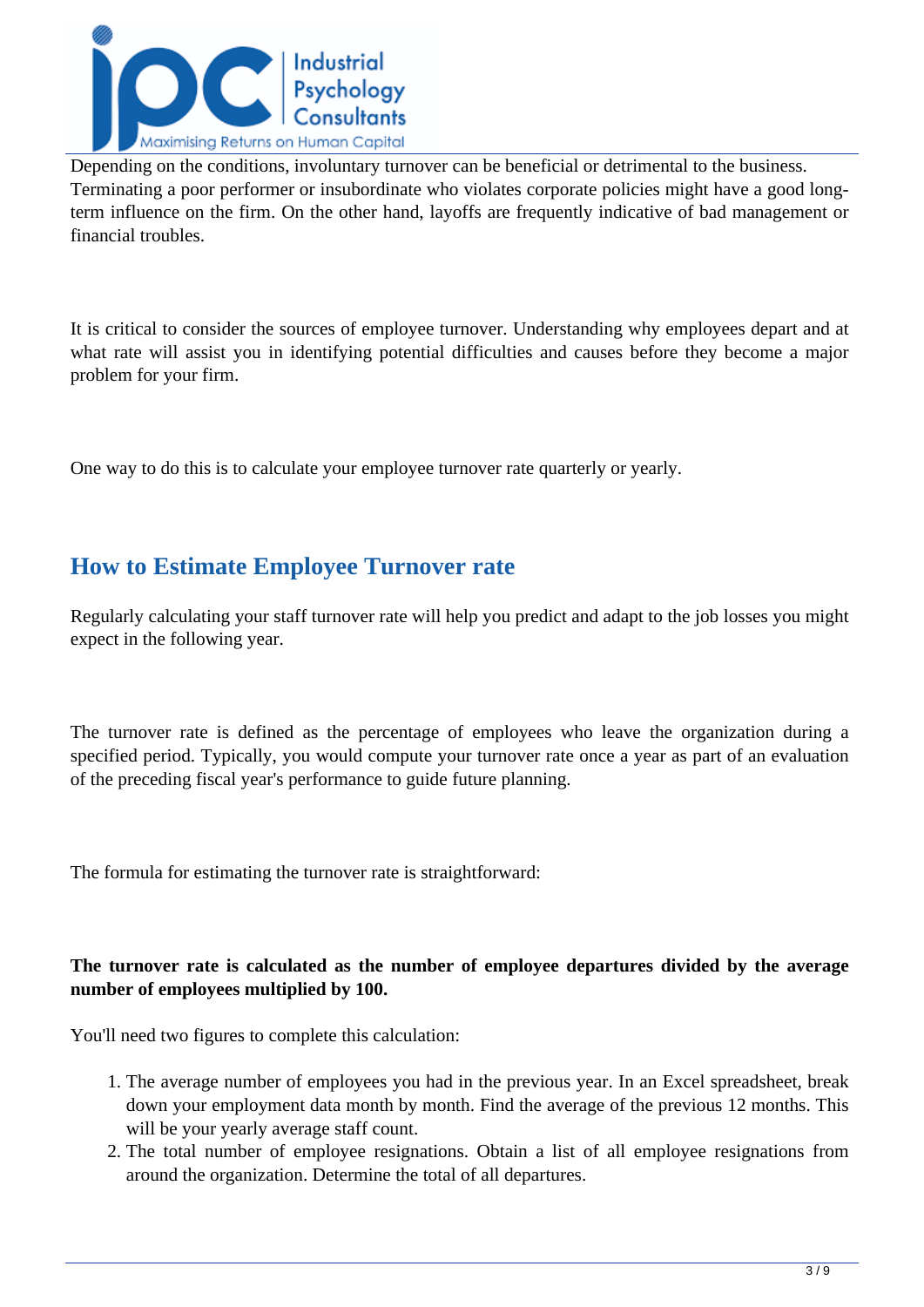

For example, if 47 people left your company this year and you employed 500 people on average, your turnover rate would be 9.4 per cent.

If your organization does not maintain a centralized database of all employees and all exits in a given year, this process may need to approach each department head individually. To make calculations use Excel to populate data as you go.

Once you've determined your annual staff turnover rate, compare it to the industry average and your company's prior year's performance. Look for employee turnover figures from organizations in the same industry, have the same locations, are the same size, and have the same revenue levels as you. To determine how you compare to the competition, compare your turnover rate to the industry average.

Similarly, you should maintain track of your employee turnover statistics year after year. This can assist you in swiftly identifying spikes or dips in turnover that may suggest positives or disadvantages in your hiring and performance initiatives. This will help your company in identifying and promptly adapting to future challenges.

### **How much does staff turnover cost?**

It is quite expensive to replace personnel. Anyone who has run a business or worked in recruitment can attest to this. According to conventional figures, filling a vacant role costs the employer around 20% of the position's compensation in hiring, recruitment, and onboarding expenditures.

It's also common knowledge that filling more senior, technical, or in-demand posts can take significantly longer than other roles. And the pay for these roles is considerably higher. The cost of filling the most senior and in-demand positions is a combination of hiring resources and expense, lost productivity owing to the vacancy, and lost strategic direction in the case of empty senior management roles. The longer a specific role goes unfilled, the higher the expense.

#### **In total, "20 percent of that position's remuneration" would include the following:**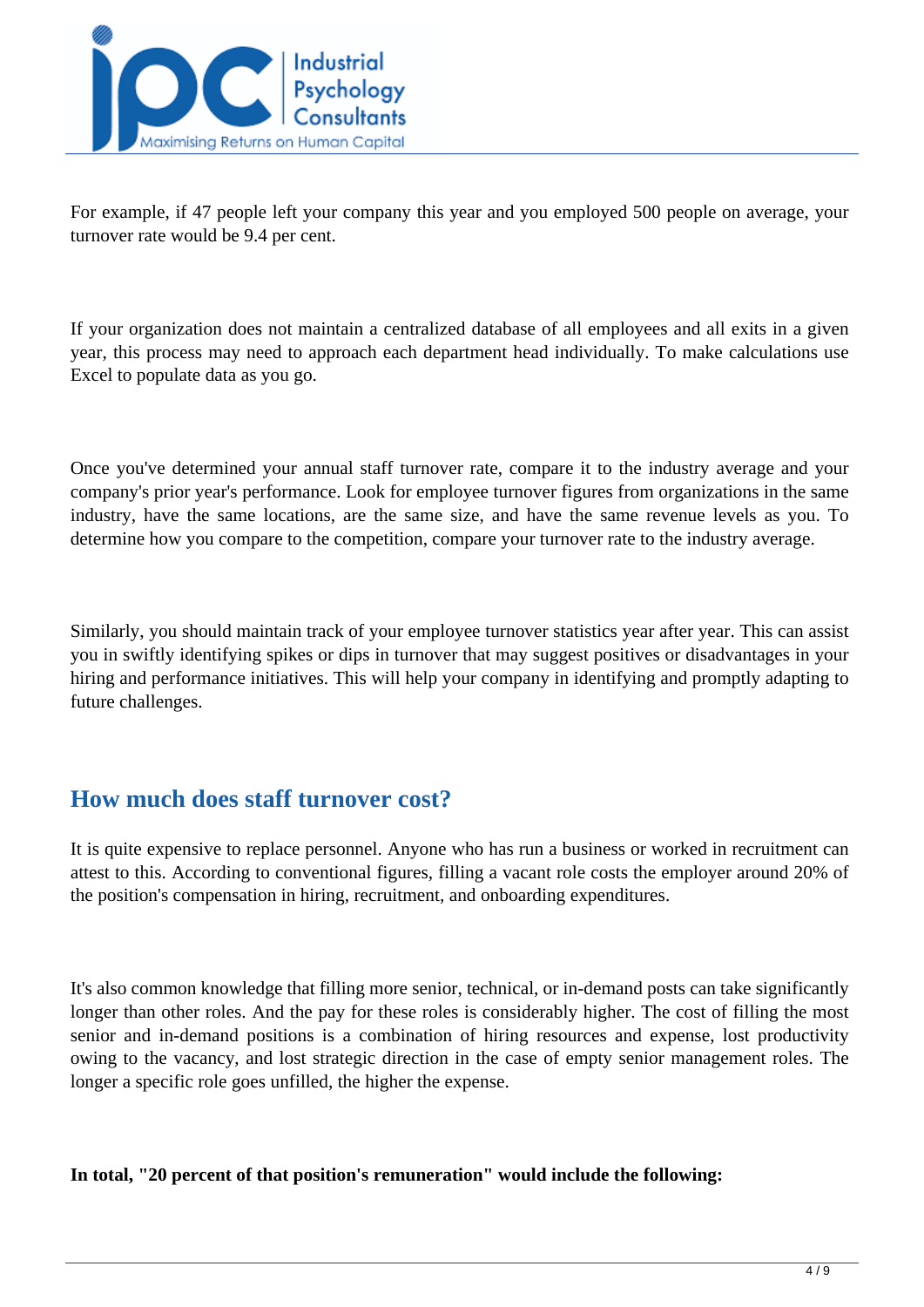

- Cost of lost production before turnover
- All expenditures associated with recruitment and onboarding
- All resource recruitment and onboarding initiatives
- Productivity losses occurred during the transition period between turnover and new hire.
- Corporate knowledge loss
- Returning to former levels of productivity in that position takes time.
- Strategic losses as a result of vacant leadership positions

As you might expect, determining the exact cost to the organization when a single employee leaves can be challenging. To assist, here is a simple formula you can apply to calculate the actual costs of staff turnover.

(number of employee departures) x (average wage of departing employees) x  $(0.2)$  = approximate cost of employee turnover

The above analysis implies that your personnel turnover cost equals the 20 percent average mentioned earlier. Calculating your actual cost-per-turnover utilizing real-world data from within your firm would help to highlight the real cost of staff turnover.

#### **You'll need two figures to complete this calculation:**

- The overall number of employee departures within the period covered by your survey. This is a total of all employees who departed your company within the last year.
- The average pay for each of those workers. Identify each of the departing employees and note the compensation they were receiving from the organization. Use Excel to collect this information, and then calculate the average salary for all leaves.

For example, if 47 workers left your company last year and you paid them an average salary of ZWL\$75,650, your employee turnover cost would have been ZWL\$711,110.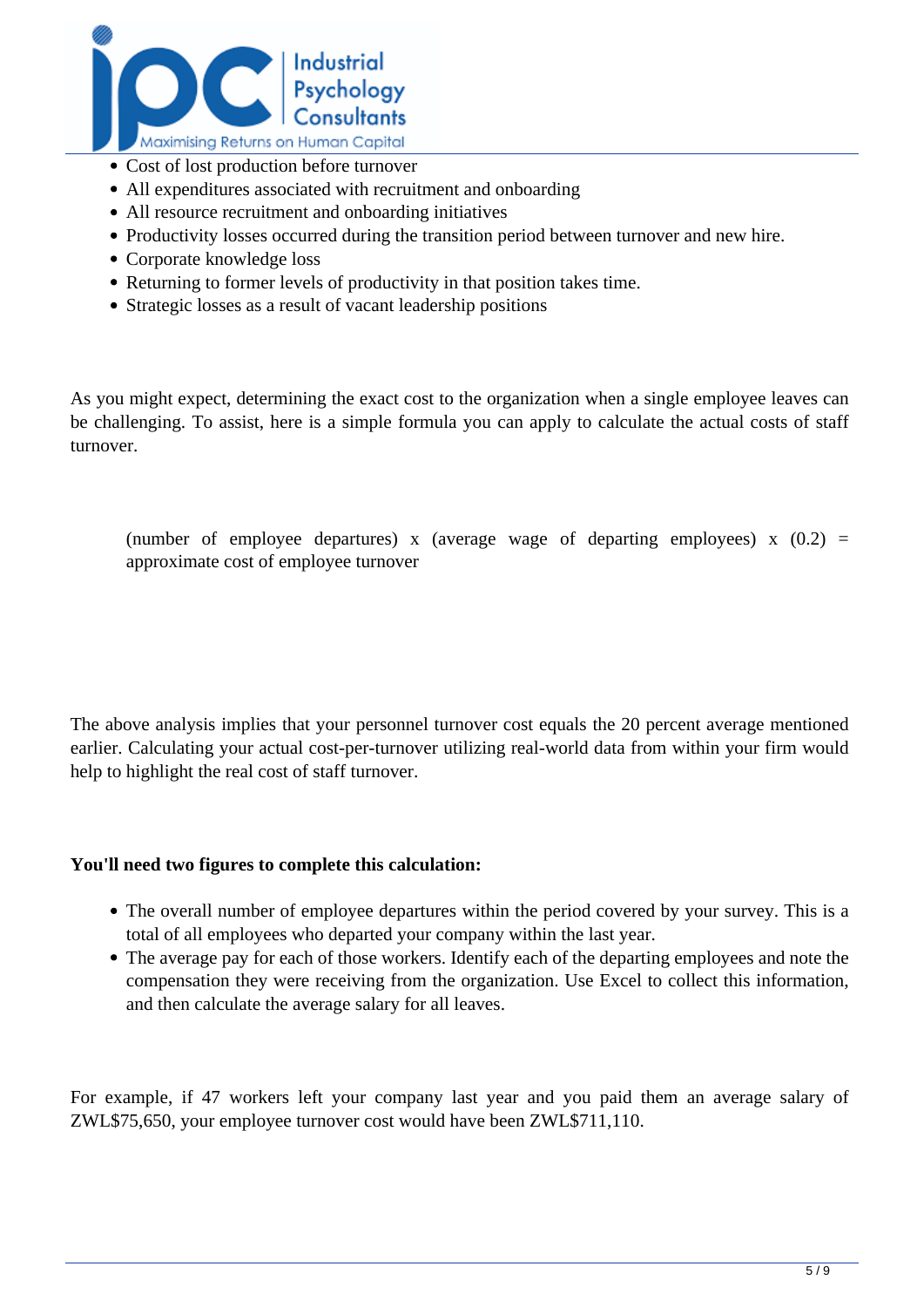

### **What are the causes of employee turnover?**

As you can expect, numerous causes and variables might contribute to employee turnover.

#### **In general, the following are some of the most prevalent reasons why people quit an organization, whether freely or involuntarily:**

- Inadequate hiring
- Incompatibility
- Management failure
- Payor perks that aren't competitive
- Job market competition is fierce.
- Inability to advance in one's profession
- Inadequate training, support, or resources
- Inadequate vision or communication

Individual examples of staff turnover aren't always caused for concern. Trends in employee turnover derived from aggregated data, on the other hand, should be regarded seriously by senior management of your firm.

Take note of the reasons for each person who left, and keep an eye out for trends throughout the year. If you notice that one or two explanations keep coming up, this indicates a problem.

### **How can you limit staff turnover?**

You can now begin to make efforts to ease the situation and reverse any unfavorable employee turnover trend you're experiencing once you've discovered it. Typically, lowering employee turnover involves addressing one of the following issues:

- Management
- Hiring
- Onboarding

Let's take a closer look at each.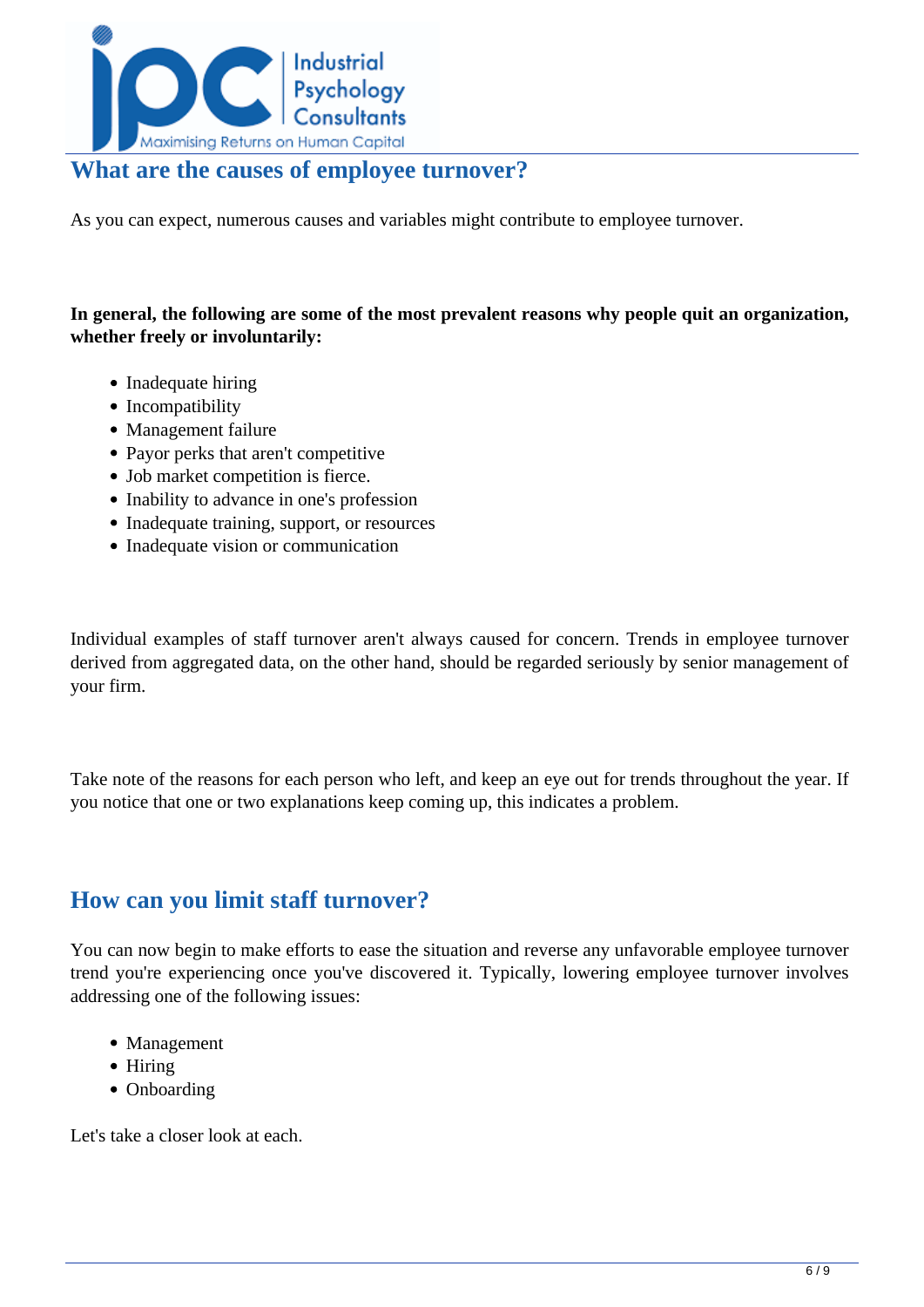

#### **Management**

"People don't leave companies; they leave bosses," as the adage goes. While this is not always the case, it does address an essential component in employee turnover. Employees are more likely to leave a company if their direct managers - or senior management - fail to meet their expectations.

Managers serve as coaches, assisting employees in problem-solving. Superiors empower subordinates by delegating responsibilities, resulting in more satisfied subordinates (Keller and Dansereau, 1995). All of this makes employees more committed to the organization, and the likelihood of them quitting is low.

If you notice a higher degree of turnover from a specific department or management, it's probably time to evaluate that manager's performance. It is also vital that you assist your management team by providing them with the training, direction, and resources required to function at a high level.

This should include the following:

- Clearly defining expectations for managers and staff
- Providing management best practices training and coaching
- Putting a premium on and developing effective supervisor-staff relationships requiring open and straightforward communication
- Creating a management structure that allows people to contribute their unique skills and insights rather than micromanaging them.
- Monitoring [employee engagement](https://recruitee.com/articles/staff-engagement) and morale, as well as making efforts to increase both
- Providing all employees with the resources, training, and employee development opportunities they require to do their jobs well in the long run.

Above all, your company should ensure that all staff are treated fairly and respectfully by their supervisors and peers regardless of rank. "Train people well enough so they can leave. Treat them well enough, so they don't want to," says [Richard Branson](https://www.lessonly.com/employee-engagement-quotes)

### **Hiring**

Employee turnover is a strong indicator of a faulty hiring strategy, especially within the first year of work.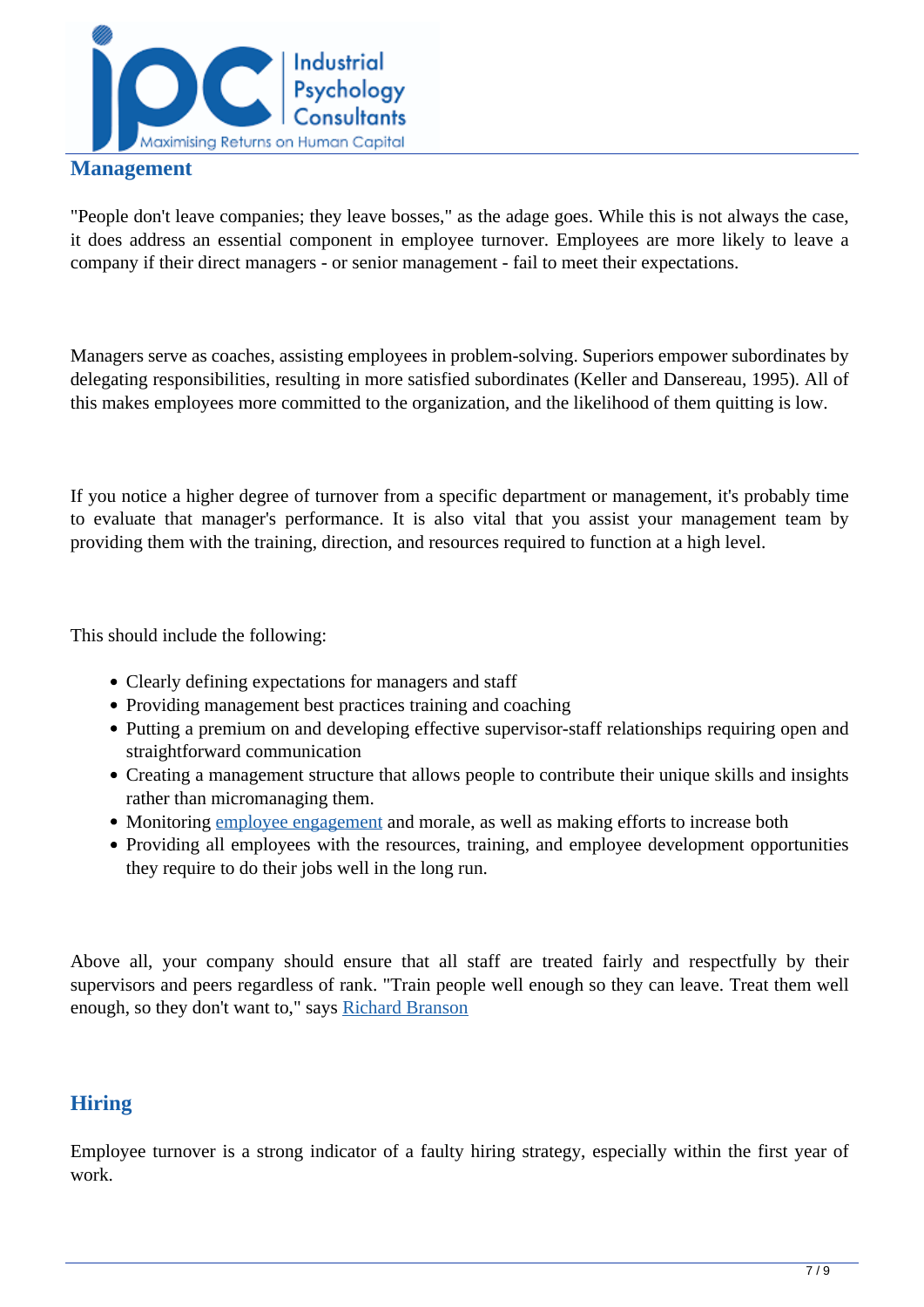

If you hire the right individuals and screen for the appropriate reasons, new employees should stay with the company longer. If they aren't, then it's time to consider the following questions:

- Are you employing employees who fit your company's culture, mission, and values?
- Are you actively looking for applicants who are a good fit?
- Have you formalized your cultural screening procedure?

If you answered "no" to any of these questions, you'll likely want to reevaluate your screening process to ensure that you're recruiting the correct types of people who will be more likely to remain on in the long run.

One place to start is with employees who have been with the company for more than three years. Find out what they have in common and focus your screening on those characteristics.

### **Onboarding**

Did you know that [structured onboarding processes](https://www.trinet.com/insights/7-steps-to-an-effective-employee-onboarding-process) increase the likelihood of workers staying with your firm for three or more years by 58%? There's a reason for this, and it all starts with making your new workers feel welcome and like they're a member of the team.

#### **Strong onboarding has several turnover-reducing advantages, including:**

- Boosting Employee Engagement
- Early expectations and goals setting
- Integrating new personnel into the team as soon as possible
- demonstrating a significant interest in and dedication to new staff
- demonstrating a commitment to providing the necessary tools and training to execute the job properly
- Communicating the values, vision, mission, and history of the firm

For new hires, first impressions are essential. If your company is unwilling to take the time to properly onboard and train new employees, don't be surprised if they leave shortly.